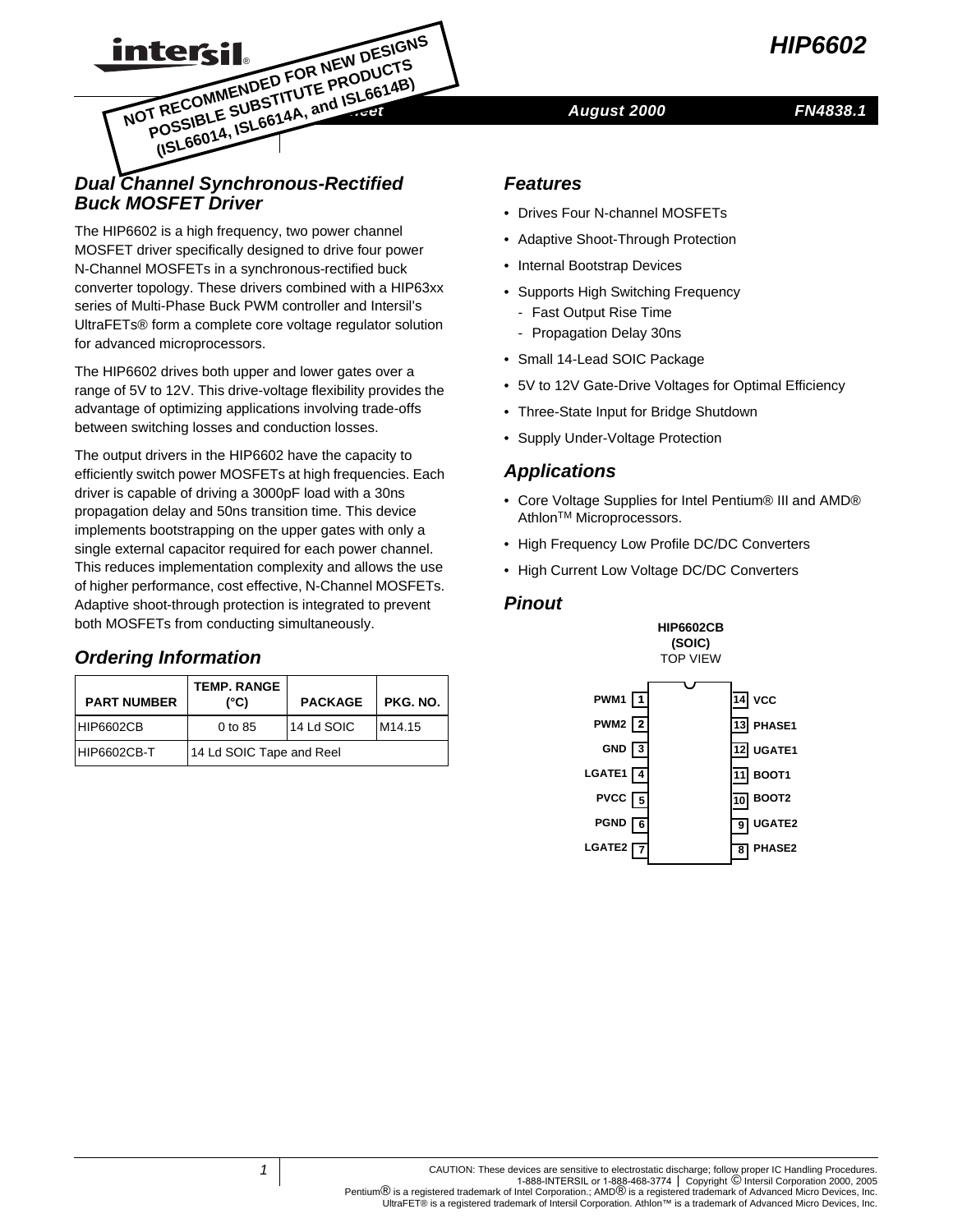# *Block Diagram*



*Typical Application - 2 Channel Converter Using a HIP6302 and a HIP6602 Gate Driver*

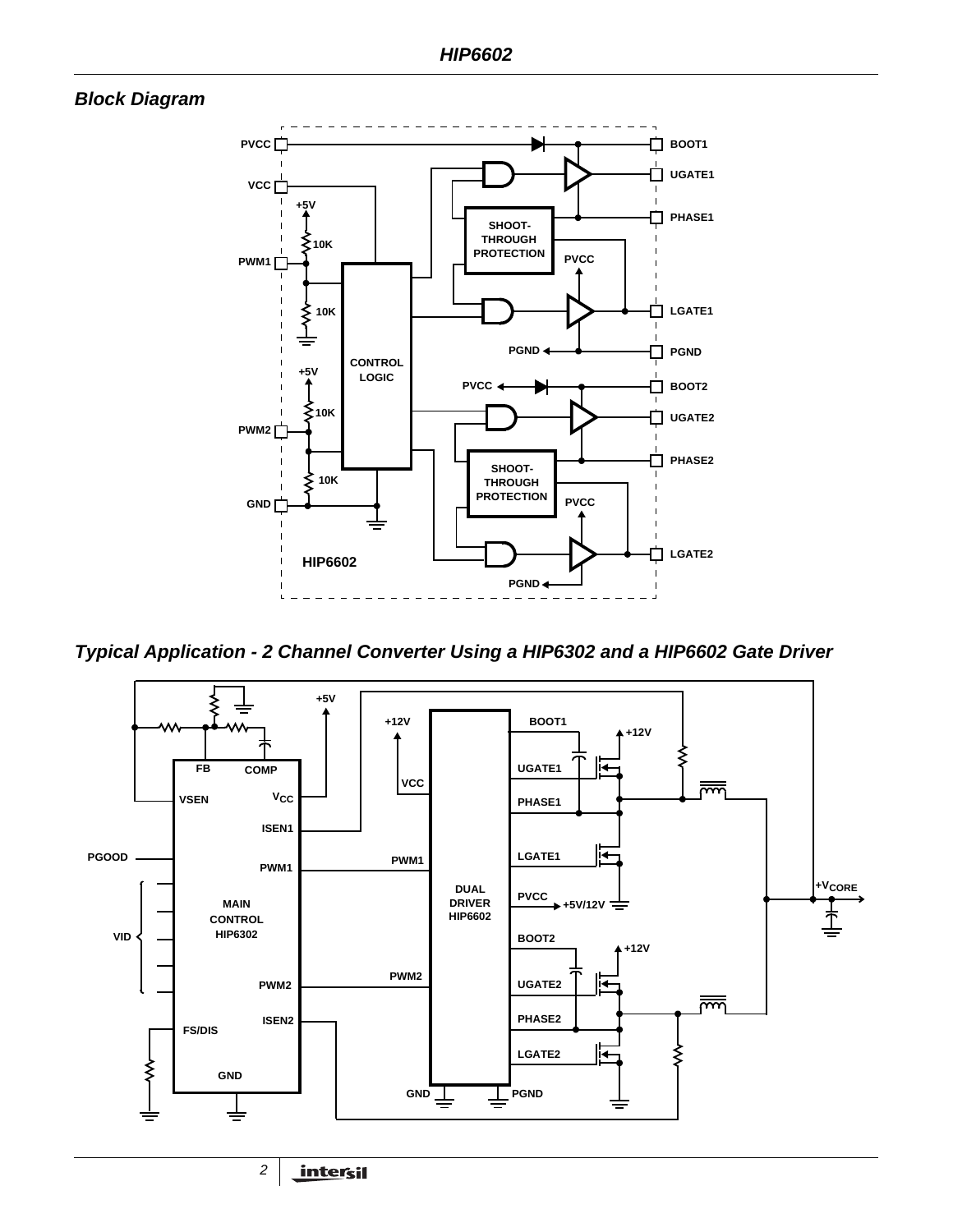

*Typical Application - 4 Channel Converter Using a HIP6303 and HIP6602 Gate Driver*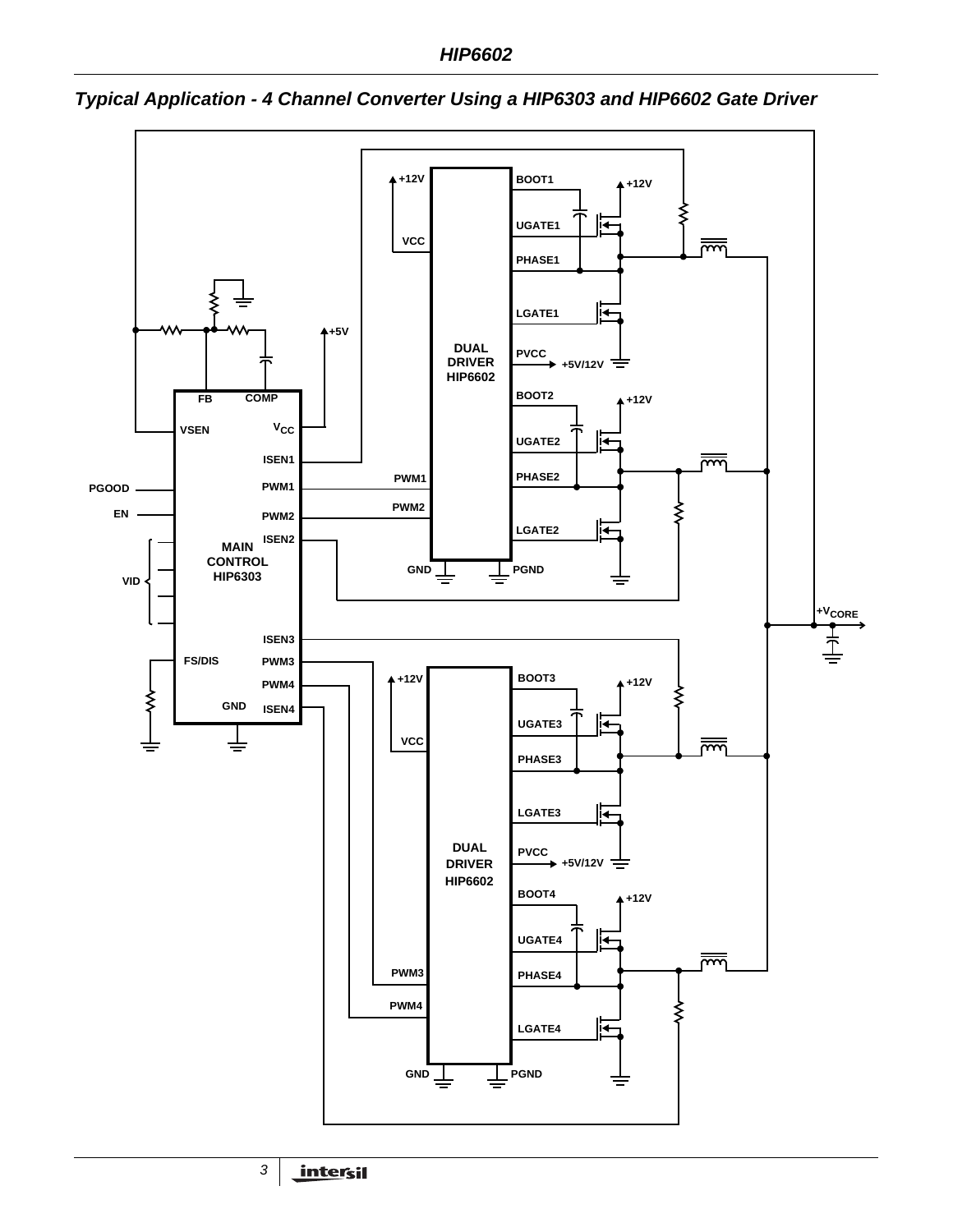#### Absolute Maximum Ratings **Thermal Information**

| BOOT Voltage (V <sub>BOOT</sub> - V <sub>PHASE</sub> ) 15V |
|------------------------------------------------------------|
|                                                            |
|                                                            |
|                                                            |
| <b>ESD Rating</b>                                          |
| Human Body Model (Per MIL-STD-883 Method 3015.7)3kV        |
| Machine Model (Per EIAJ ED-4701 Method C-111) 200V         |
|                                                            |
| <b>Operating Conditions</b>                                |

| Maximum Operating Junction Temperature125°C |  |
|---------------------------------------------|--|
|                                             |  |
|                                             |  |

| Thermal Resistance (Note 1)                          | $\theta_{\rm IA}$ (°C/W) |
|------------------------------------------------------|--------------------------|
|                                                      | 68                       |
| Maximum Junction Temperature (Plastic Package) 150°C |                          |
| Maximum Storage Temperature Range -65°C to 150°C     |                          |
| Maximum Lead Temperature (Soldering 10s)300°C        |                          |
| (SOIC - Lead Tips Only)                              |                          |

*CAUTION: Stresses above those listed in "Absolute Maximum Ratings" may cause permanent damage to the device. This is a stress only rating and operation of the device at these or any other conditions above those indicated in the operational sections of this specification is not implied.*

NOTE:

1.  $\theta$ <sub>JA</sub> is measured with the component mounted on a high effective thermal conductivity test board in free air. See Tech Brief TB379 for details.

| <b>Electrical Specifications</b><br>Recommended Operating Conditions, Unless Otherwise Noted |                             |                                                     |                |            |                |              |
|----------------------------------------------------------------------------------------------|-----------------------------|-----------------------------------------------------|----------------|------------|----------------|--------------|
| <b>PARAMETER</b>                                                                             | <b>SYMBOL</b>               | <b>TEST CONDITIONS</b>                              | <b>MIN</b>     | <b>TYP</b> | <b>MAX</b>     | <b>UNITS</b> |
| <b>VCC SUPPLY CURRENT</b>                                                                    |                             |                                                     |                |            |                |              |
| <b>Bias Supply Current</b>                                                                   | $I_{VCC}$                   | $f_{\text{PWM}} = 500$ kHz, $V_{\text{PVCC}} = 12V$ | $\blacksquare$ | 3.7        | 5.0            | mA           |
| Power Supply Current                                                                         | <b>I</b> <sub>PVCC</sub>    | $f_{\text{PWM}} = 500$ kHz, $V_{\text{PVCC}} = 12V$ | $\blacksquare$ | 2.0        | 4.0            | mA           |
| <b>POWER-ON RESET</b>                                                                        |                             |                                                     |                |            |                |              |
| <b>VCC Rising Threshold</b>                                                                  |                             |                                                     | 9.7            | 9.95       | 10.4           | V            |
| <b>VCC Falling Threshold</b>                                                                 |                             |                                                     | 9.0            | 9.2        | 9.5            | V            |
| <b>PWM INPUT</b>                                                                             |                             |                                                     |                |            |                |              |
| Input Current                                                                                | <b>I</b> <sub>PWM</sub>     | V <sub>PWM</sub> = 0 or 5V (See Block Diagram)      | $\blacksquare$ | 500        | $\blacksquare$ | μA           |
| <b>PWM Rising Threshold</b>                                                                  |                             | $V_{\text{PVCC}} = 12V$                             | 3.45           | 3.6        | $\blacksquare$ | $\vee$       |
| <b>PWM Falling Threshold</b>                                                                 |                             | $V_{\text{PVCC}} = 12V$                             |                | 1.45       | 1.55           | V            |
| <b>UGATE Rise Time</b>                                                                       | <b>TRUGATE</b>              | $V_{\text{PVCC}} = V_{\text{VCC}} = 12V$ , 3nF Load | $\blacksquare$ | 20         | ÷,             | ns           |
| <b>LGATE Rise Time</b>                                                                       | <b>TRLGATE</b>              | $V_{\text{PVCC}} = V_{\text{VCC}} = 12V$ , 3nF Load | ÷,             | 50         | $\blacksquare$ | ns           |
| <b>UGATE Fall Time</b>                                                                       | <b>TF<sub>UGATE</sub></b>   | $V_{\text{PVCC}} = V_{\text{VCC}} = 12V$ , 3nF Load | ä,             | 20         | $\blacksquare$ | ns           |
| <b>LGATE Fall Time</b>                                                                       | <b>TF<sub>LGATE</sub></b>   | $V_{\text{PVCC}} = V_{\text{VCC}} = 12V$ , 3nF Load | $\blacksquare$ | 20         | $\blacksquare$ | ns           |
| <b>UGATE Turn-Off Propagation Delay</b>                                                      | <b>TPDL<sub>UGATE</sub></b> | $V_{\text{PVCC}} = V_{\text{VCC}} = 12V$ , 3nF Load | Ξ.             | 30         | $\blacksquare$ | ns           |
| <b>LGATE Turn-Off Propagation Delay</b>                                                      | <b>TPDL<sub>LGATE</sub></b> | $V_{\text{PVCC}} = V_{\text{VCC}} = 12V$ , 3nF Load | L.             | 20         |                | ns           |
| Shutdown Window                                                                              |                             |                                                     | 1.4            |            | 3.6            | V            |
| Shutdown Holdoff Time                                                                        |                             |                                                     | $\blacksquare$ | 230        | $\blacksquare$ | ns           |
| <b>OUTPUT</b>                                                                                |                             |                                                     |                |            |                |              |
| Upper Drive Source Impedance                                                                 | R <sub>UGATE</sub>          | $V_{VCC}$ = 12V, $V_{PVCC}$ = 5V                    | $\blacksquare$ | 1.7        | 3.0            | Ω            |
|                                                                                              |                             | $VVCC = VPVCC = 12V$                                | $\blacksquare$ | 3.0        | 5.0            | Ω            |
| <b>Upper Drive Sink Impedance</b>                                                            | RUGATE                      | $V_{VCC}$ = 12V, $V_{PVCC}$ = 5V                    | $\blacksquare$ | 2.3        | 4.0            | Ω            |
|                                                                                              |                             | $V_{VCC}$ = $V_{PVCC}$ = 12V                        | $\blacksquare$ | 1.1        | 2.0            | Ω            |
| Lower Drive Source Current                                                                   | <b>ILGATE</b>               | $V_{VCC}$ = 12V, $V_{PVCC}$ = 5V                    | 400            | 580        | $\blacksquare$ | mA           |
|                                                                                              |                             | $V_{VCC}$ = $V_{PVCC}$ = 12V                        | 500            | 730        |                | mA           |
| Lower Drive Sink Impedance                                                                   | $R_{\text{LGATE}}$          | $V_{VCC}$ = 12V, $V_{PVCC}$ = 5V or 12V             | $\blacksquare$ | 1.6        | 4.0            | Ω            |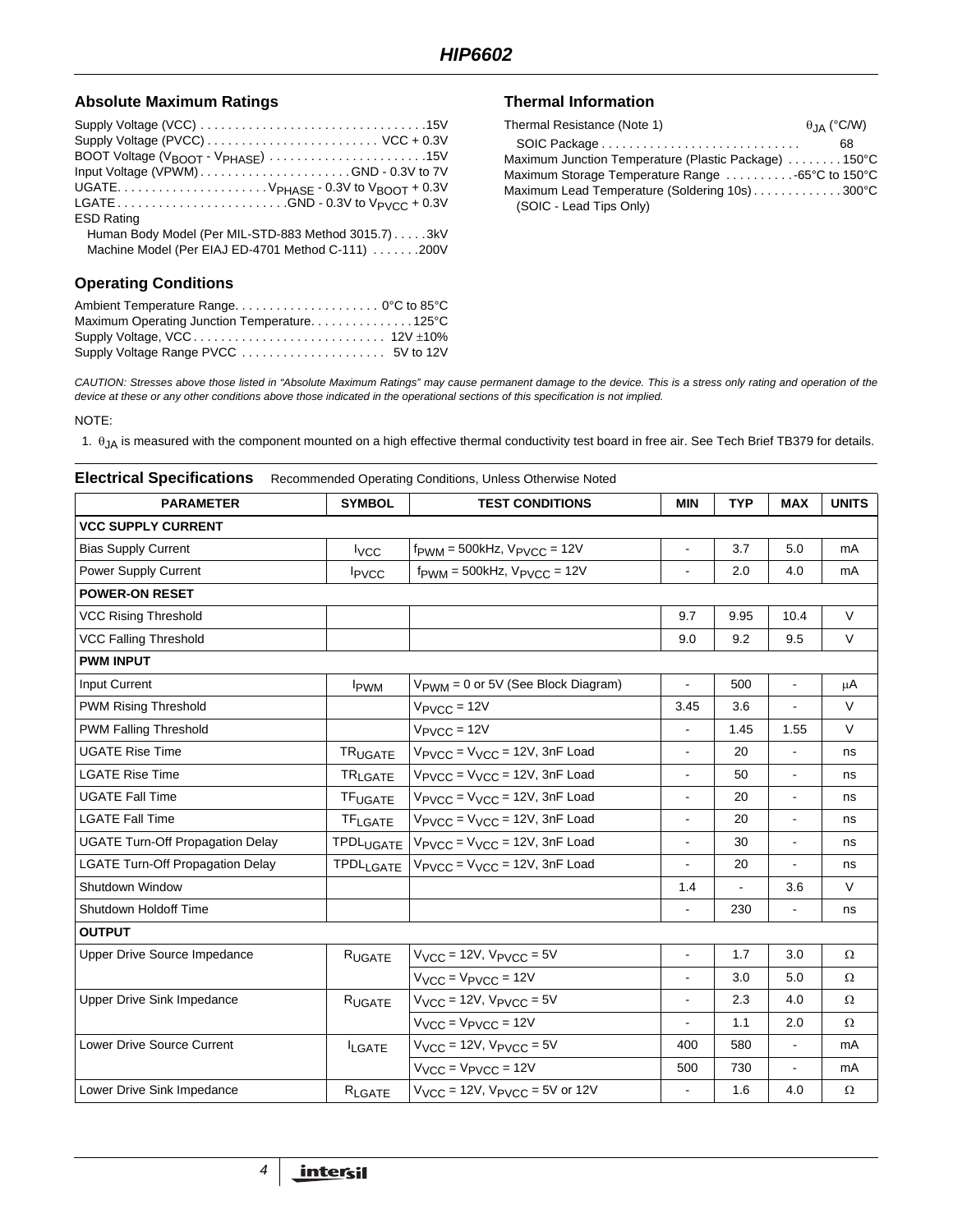# *Functional Pin Descriptions*

# *PWM1 (Pin 1) and PWM2 (Pin 2)*

The PWM signal is the control input for the driver. The PWM signal can enter three distinct states during operation, see the three-state PWM Input section under DESCRIPTION for further details. Connect this pin to the PWM output of the controller.

# *GND (Pin 3)*

Bias and reference ground. All signals are referenced to this node.

# *LGATE1 (Pin 4) and LGATE2 (Pin 7)*

Lower gate drive outputs. Connect to gates of the low-side power N-Channel MOSFETs.

# *PVCC (Pin 5)*

This pin supplies the upper and lower gate drivers bias. Connect this pin from +12V down to +5V.

#### *PGND (Pin 6)*

This pin is the power ground return for the lower gate drivers.

# *PHASE2 (Pin 8) and PHASE1 (Pin 13)*

Connect these pins to the source of the upper MOSFETs and the drain of the lower MOSFETs. The PHASE voltage is monitored for adaptive shoot-through protection. These pins also provide a return path for the upper gate drive.

#### *UGATE2 (Pin 9) and UGATE1 (Pin 12)*

Upper gate drive outputs. Connect to gate of high-side power N-Channel MOSFETs.

# *BOOT 2 (Pin 10) and BOOT 1 (Pin 11)*

Floating bootstrap supply pins for the upper gate drivers. Connect the bootstrap capacitor between these pins and the

*Timing Diagram*

PHASE pin. The bootstrap capacitor provides the charge to turn on the upper MOSFETs. See the Internal Bootstrap Device section under DESCRIPTION for guidance in choosing the appropriate capacitor value.

#### *VCC (Pin 14)*

Connect this pin to a +12V bias supply. Place a high quality bypass capacitor from this pin to GND. To prevent forward biasing an internal diode, this pin should be more positive then PVCC during converter start-up.

# *Description*

#### *Operation*

Designed for versatility and speed, the HIP6602 two channel, dual MOSFET driver controls both high-side and low-side N-Channel FETs from two externally provided PWM signals.

The upper and lower gates are held low until the driver is initialized. Once the VCC voltage surpasses the VCC Rising Threshold (See Electrical Specifications), the PWM signal takes control of gate transitions. A rising edge on PWM initiates the turn-off of the lower MOSFET (see Timing Diagram). After a short propagation delay  $[TPDL<sub>LGATE</sub>]$ , the lower gate begins to fall. Typical fall times [TF<sub>LGATE</sub>] are provided in the Electrical Specifications section. Adaptive shoot-through circuitry monitors the LGATE voltage and determines the upper gate delay time  $[TPDH_{UGATE}]$  based on how quickly the LGATE voltage drops below 1.0V. This prevents both the lower and upper MOSFETs from conducting simultaneously or shoot-through. Once this delay period is complete the upper gate drive begins to rise [TR<sub>UGATE</sub>] and the upper MOSFET turns on.

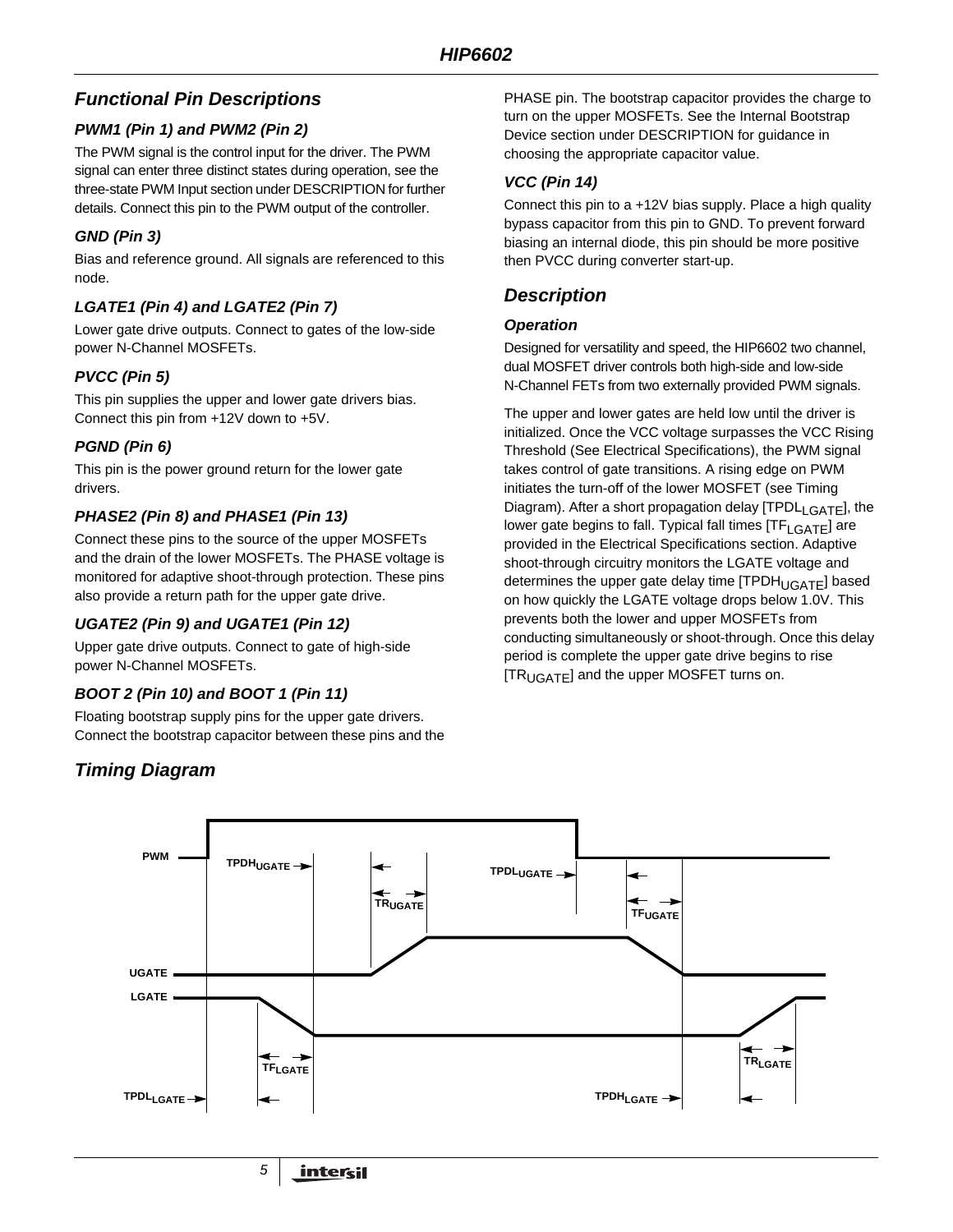A falling transition on PWM indicates the turn-off of the upper MOSFET and the turn-on of the lower MOSFET. A short propagation delay [TPDL<sub>UGATE</sub>] is encountered before the upper gate begins to fall [TF<sub>UGATE</sub>]. Again, the adaptive shoot-through circuitry determines the lower gate delay time,  $TPDH<sub>LGATF</sub>$ . The PHASE voltage is monitored and the lower gate is allowed to rise after PHASE drops below 0.5V. The lower gate then rises [TR<sub>LGATE</sub>], turning on the lower MOSFET.

#### *Three-State PWM Input*

A unique feature of the HIP6602 drivers is the addition of a shutdown window to the PWM input. If the PWM signal enters and remains within the shutdown window for a set holdoff time, the output drivers are disabled and both MOSFET gates are pulled and held low. The shutdown state is removed when the PWM signal moves outside the shutdown window. Otherwise, the PWM rising and falling thresholds outlined in the ELECTRICAL SPECIFICATIONS determine when the lower and upper gates are enabled.

#### *Adaptive Shoot-Through Protection*

The drivers incorporate adaptive shoot-through protection to prevent upper and lower MOSFETs from conducting simultaneously and shorting the input supply. This is accomplished by ensuring the falling gate has turned off one MOSFET before the other is allowed to rise.

During turn-off of the lower MOSFET, the LGATE voltage is monitored until it reaches a 1.0V threshold, at which time the UGATE is released to rise. Adaptive shoot-through circuitry monitors the PHASE voltage during UGATE turn-off. Once PHASE has dropped below a threshold of 0.5V, the LGATE is allowed to rise. If the PHASE does not drop below 0.5V within 250ns, LGATE is allowed to rise. This is done to generate the bootstrap refresh signal. PHASE continues to be monitored during the lower gate rise time. If the PHASE voltage exceeds the 0.5V threshold during this period and remains high for longer than 2µs, the LGATE transitions low. This is done to make the lower MOSFET emulate a diode. Both upper and lower gates are then held low until the next rising edge of the PWM signal.

#### *Power-On Reset (POR) Function*

During initial start-up, the VCC voltage rise is monitored and gate drives are held low until a typical VCC rising threshold of 9.95V is reached. Once the rising VCC threshold is exceeded, the PWM input signal takes control of the gate drives. If VCC drops below a typical VCC falling threshold of 9.2V during operation, then both gate drives are again held low. This condition persists until the VCC voltage exceeds the VCC rising threshold.

#### *Internal Bootstrap Device*

Both drivers feature an internal bootstrap device. Simply adding an external capacitor across the BOOT and PHASE pins completes the bootstrap circuit.

*6*

The bootstrap capacitor must have a maximum voltage rating above PVCC + 5V. The bootstrap capacitor can be chosen from the following equation:

$$
C_{\text{BOOT}} \geq \frac{Q_{\text{GATE}}}{\Delta V_{\text{BOOT}}}
$$

Where Q<sub>GATE</sub> is the amount of gate charge required to fully charge the gate of the upper MOSFET. The  $\Delta V_{\rm BODT}$  term is defined as the allowable droop in the rail of the upper drive.

As an example, suppose a HUF76139 is chosen as the upper MOSFET. The gate charge,  $Q<sub>GATE</sub>$ , from the data sheet is 65nC for a 10V upper gate drive. We will assume a 200mV droop in drive voltage over the PWM cycle. We find that a bootstrap capacitance of at least 0.325µF is required. The next larger standard value capacitance is 0.33µF.

#### *Gate Drive Voltage Versatility*

The HIP6602 provides the user flexibility in choosing the gate drive voltage. Simply applying a voltage from 5V up to 12V on PVCC will set both driver rail voltages.

#### *Power Dissipation*

Package power dissipation is mainly a function of the switching frequency and total gate charge of the selected MOSFETs. Calculating the power dissipation in the driver for a desired application is critical to ensuring safe operation. Exceeding the maximum allowable power dissipation level will push the IC beyond the maximum recommended operating junction temperature of 125°C. The maximum allowable IC power dissipation for the 14 lead SOIC package is approximately 1000mW. Improvements in thermal transfer may be gained by increasing the PC board copper area around the HIP6602. Adding a ground pad under the IC to help transfer heat to the outer peripheral of the board will help. Also keeping the leads to the IC as wide as possible and widening this these leads as soon as possible to further enhance heat transfer will also help.

When designing the driver into an application, it is recommended that the following calculation be performed to ensure safe operation at the desired frequency for the selected MOSFETs. The total chip power dissipation is approximated as:

$$
P = 1.05 \times f_{SW} \times V_{PVCC} \left[ \frac{3}{2} (Q_{U1} + Q_{U2}) + (Q_{L1} + Q_{L2}) \right] + I_{DDQ} \times VCC
$$

where  $f_{sw}$  is the switching frequency of the PWM signal. Q<sub>U</sub> and  $Q_1$  is the upper and lower gate charge determined by MOSFET selection and any external capacitance added to the gate pins. The I<sub>DDQ</sub> VCC product is the quiescent power of the driver and is typically 40mW.

The 1.05 term is a correction factor derived from the following characterization. The base circuit for characterizing the drivers for different loading profiles and frequencies is provided.  $C_{U}$  and  $C_{V}$  are the upper and lower gate load capacitors. Decoupling capacitors [0.15µF] are added to the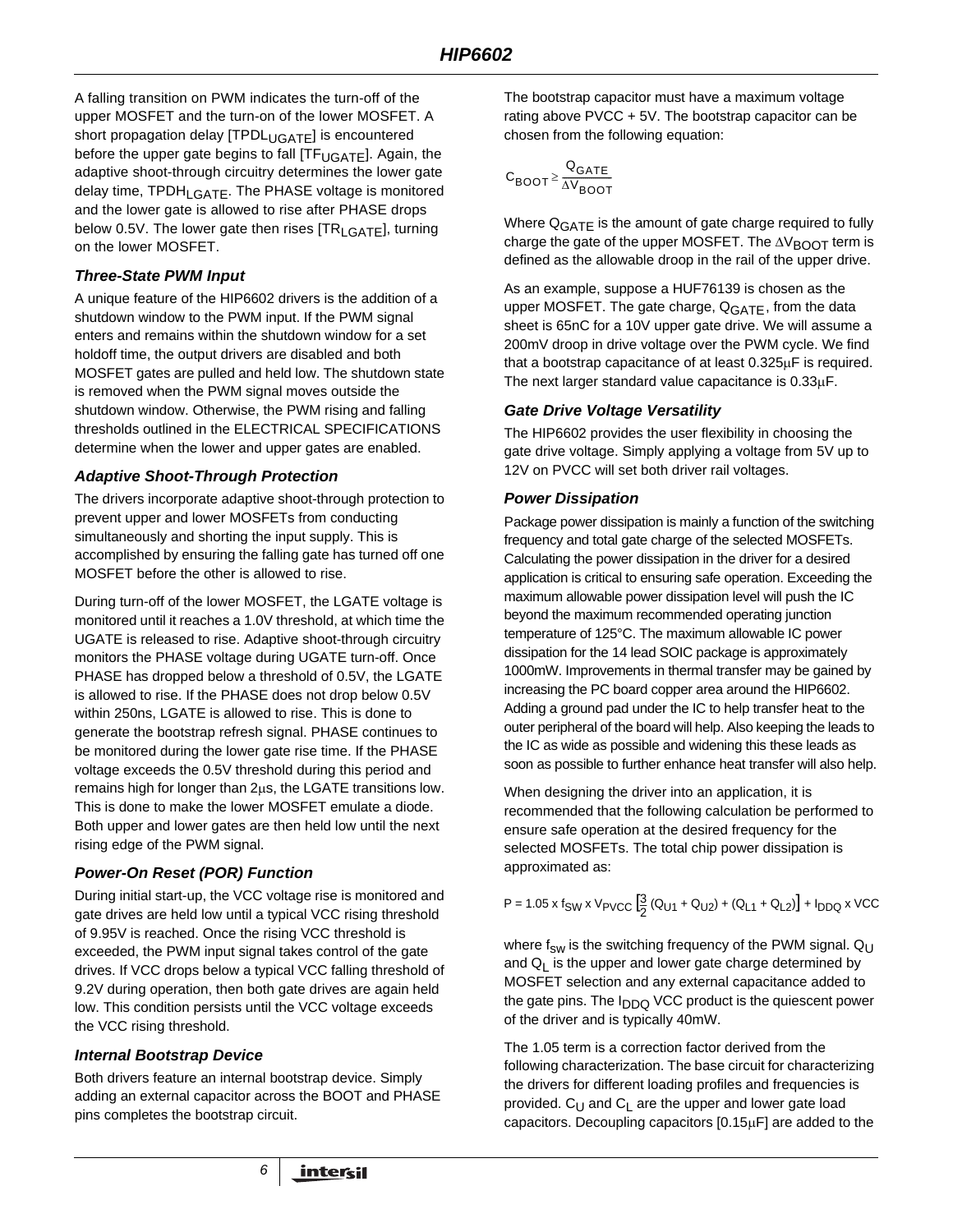PVCC and VCC pins. The bootstrap capacitor value in the test circuit is 0.01µF.

The power dissipation approximation is a result of power transferred to and from the upper and lower gates. But, the internal bootstrap device also dissipates power on-chip during the refresh cycle. Expressing this power in terms of the upper MOSFET total gate charge is explained below.

The bootstrap device conducts when the lower MOSFET or its body diode conducts and pulls the PHASE node toward GND. While the bootstrap device conducts, a current path is formed that refreshes the bootstrap capacitor. Since the upper gate is driving a MOSFET, the charge removed from the bootstrap capacitor is equivalent to the total gate charge of the MOSFET. Therefore, the refresh power required by the bootstrap capacitor is equivalent to the power used to charge the gate capacitance of the upper MOSFETs.

P<sub>REFRESH</sub> = f<sub>SW</sub>Q<sub>LOSS</sub>V<sub>PVCC</sub> = f<sub>SW</sub>Q<sub>U</sub>V<sub>PVCC</sub>

where Q<sub>LOSS</sub> is the total charge removed from the bootstrap capacitors and provided to the upper gate loads.

In Figure 1,  $C_{U}$  and  $C_{V}$  values are the same and frequency is varied from 10kHz to 2MHz. PVCC and VCC are tied together to a +12V supply.

Figure 2 shows the dissipation in the driver with 1nF loading on both gates and each individually. Figure 3 is the same as Figure 2 except the capacitance is increased to 3nF.

The impact of loading on power dissipation is shown in Figure 4. Frequency is held constant while the gate capacitors are varied from 1nF to 5nF. VCC and PVCC are



# *Typical Performance Curves*

**FIGURE 1. POWER DISSIPATION VS FREQUENCY FIGURE 2. 1nF LOADING PROFILE** 

tied together and to a +12V supply. Figures 5 through 7 show the same characterization for PVCC tied to +5V instead of +12V. The gate supply voltage, PVCC, within the HIP6602 sets both upper and lower gate driver supplies at the same 5V level for the last three curves.

# *Test Circuit*



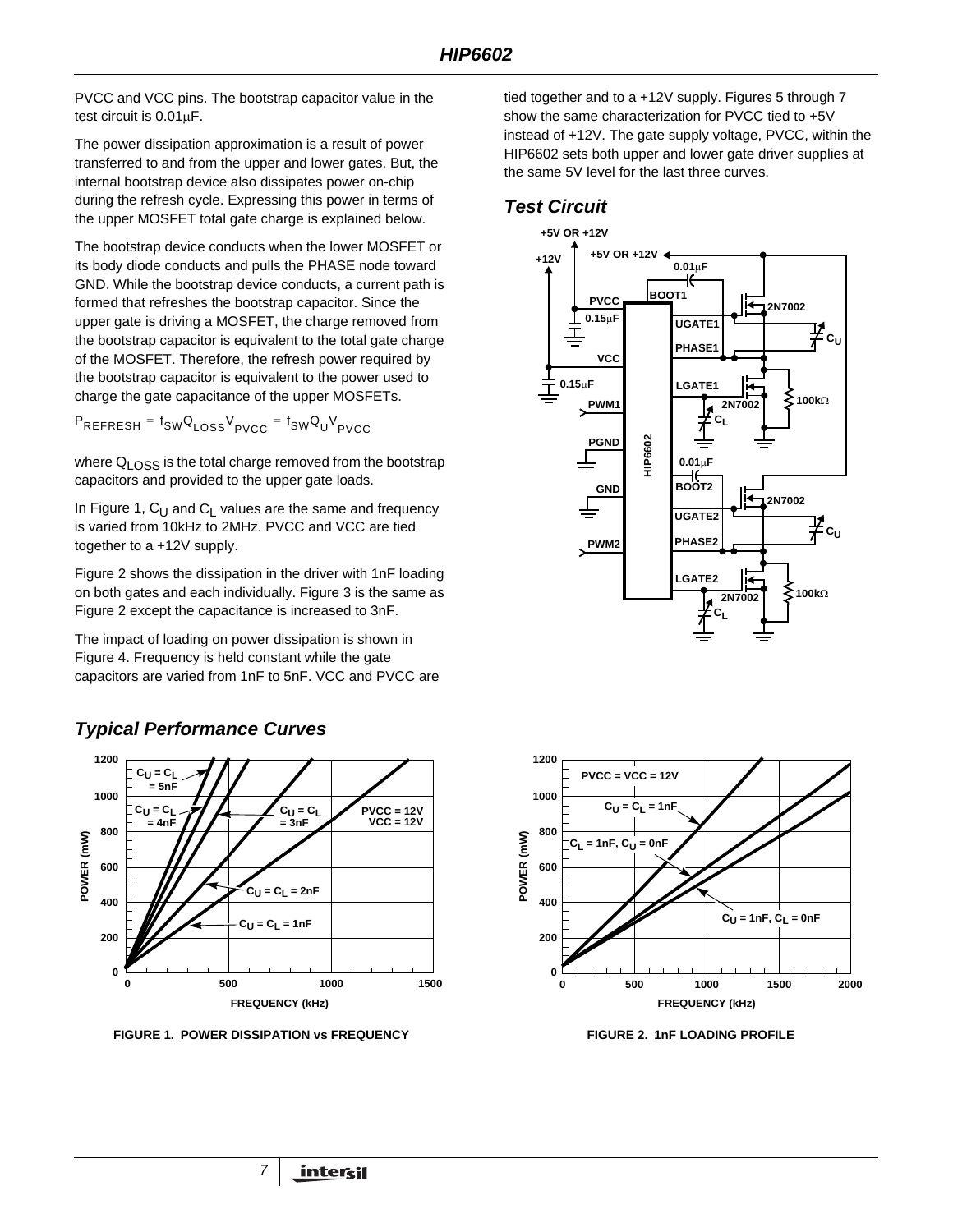

#### *Typical Performance Curves* **(Continued)**









**FIGURE 5. POWER DISSIPATION vs FREQUENCY, PVCC = 5V FIGURE 6. POWER DISSIPATION vs FREQUENCY, PVCC = 5V**





**FIGURE 7. POWER DISSIPATION vs LOADING, PVCC = 5V**